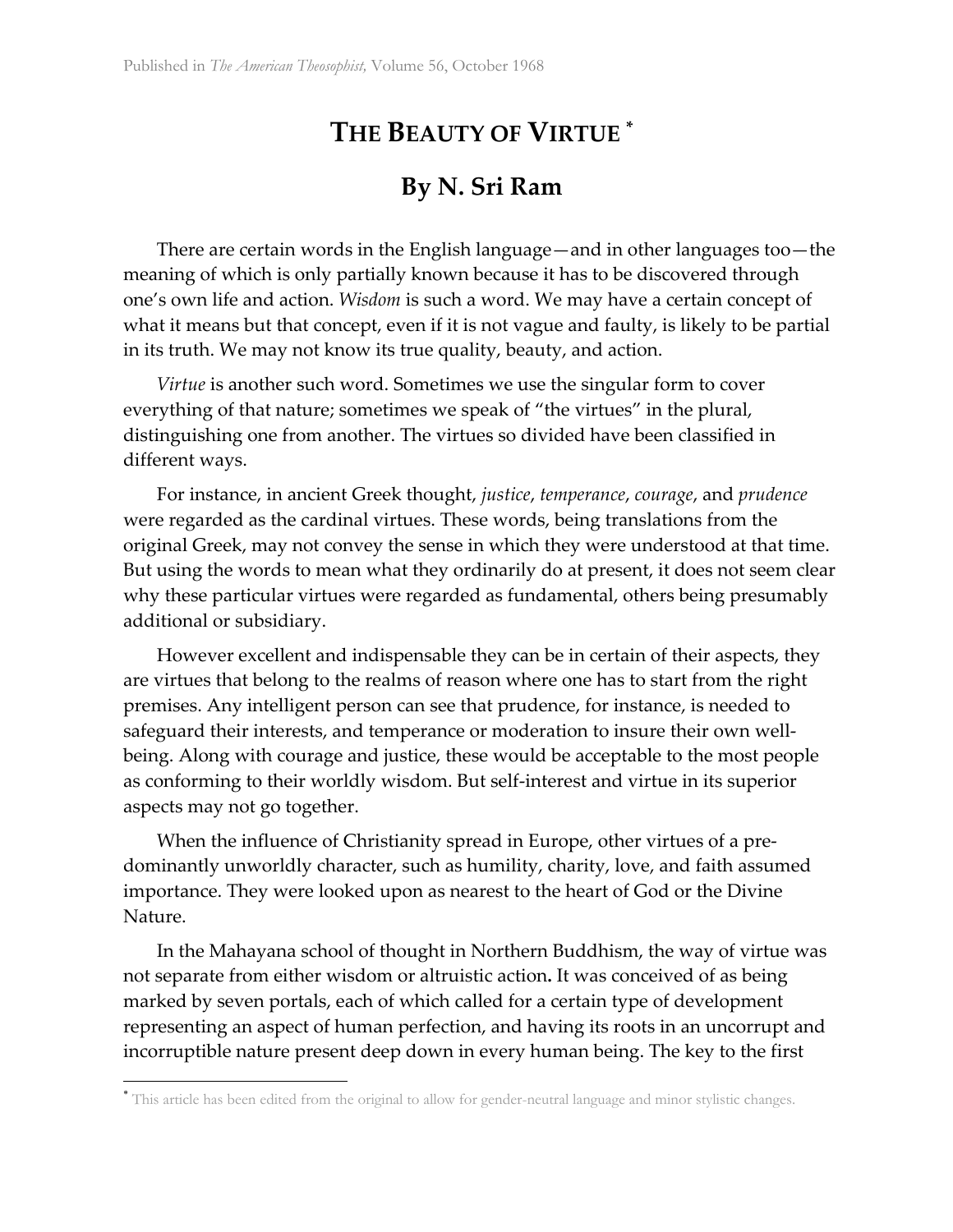portal, as explained in the book, *The Voice of the Silence* by H. P. Blavatsky, is *Dana,* a Sanskrit word, translated by her as "charity and love immortal." Literally, the word means *giving*, but it is a giving with one's heart unreservedly, as well as with one's hands. Unless the journey is undertaken out of a pure motive of altruism—the longing to devote oneself to the task of bringing happiness and enlightenment to every human being and the good of every living creature—it cannot be undertaken at all. One's heart and mind have first to be attuned to the heart and mind of all living beings.

The second portal calls for *Shila*—all the portals have Sanskrit or Pali names usually understood as clean living and rightness in all aspects of one's life and conduct. H.P.B. translates it as "harmony in word and act," as it is the harmony within oneself, inseparable from right living, which is manifested as harmony in word and act.

The third portal signifies *Kshanti,* which she describes as "patience sweet, that naught can ruffle." The ordinary dictionary meaning of the word *patience* includes forbearance and forgiveness.

The next two virtues are *Vairagya,* or dispassion, and *Virya,* or energy. H.P.B. translates Vairagya as "indifference to pleasure and pain, illusion conquered, truth alone perceived," and Virya as "dauntless energy that fights its way to supernal truth." It is not the kind of energy that belongs to things of matter, but the energy of life or spirit that arises out of a pure unconditioned state and therefore can manifest the utmost ardor or passion and yet remain detached, not involved in the things amidst which it moves.

The last two portals designated *Dhyana,* meaning contemplation or the meditative state, and *Prajna,* perfect comprehension, are really conditions of being in which the qualities of any or all the virtues can be present.

When we use the word *virtue*, what is our concept of it? Ordinarily we think of a formula, principle, or precept to which we have to conform. In doing so, there is always a gap between that ideal and the actual, and this becomes a cause of internal conflict. The ideal may be truthfulness, not merely in words, but also in conduct and thought. If we fails to achieve it, unless we loves truth for its own sake—without a self that seeks success, a sense of achievement and a good opinion of itself—there is sure to be dissatisfaction with ourselves, and this might even be transferred to the ideal itself. Such dissatisfaction might lead to a questioning of the ideal or even a revolt against it. We may notice this kind of a reaction in the case of a person who wants to give up something to which they are addicted but finds it difficult to do so. It might even seem to such a person after a time that it is good to indulge their weakness up to a point; it relieves tension, conduces to good relations, and so forth.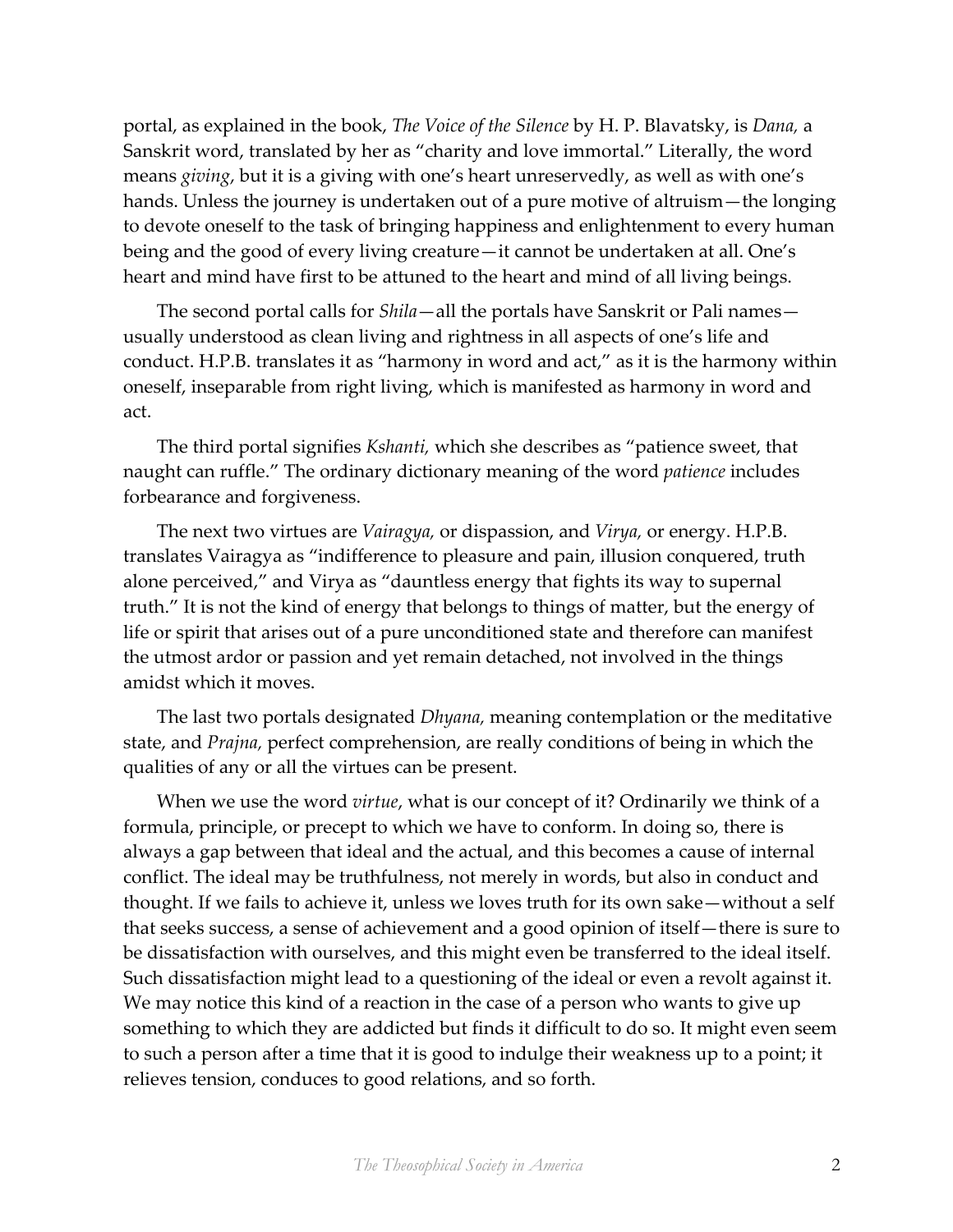Virtue can be regarded in another light, not as conformity to a rule or principle placed before us, which we accept for one reason or another, but as a spontaneous and free expression of a pure basic nature or being that exists in every human being, a nature that is uncorrupt and in fact incorruptible. When that nature comes into action, the way in which it acts is in itself the way of virtue. It is this truth that Lao Tsu, the great Chinese philosopher, sets forth in his famous classic, but it requires a clear insight to see this as a fact. The question, therefore, is: Do we see the existence of such a nature in ourselves as a possibility? If this possibility exists—whether we refer to virtue in general or to specific virtues—then, they are all ways or forms of action assumed by the energy that springs from that pure nature which is ever unconditioned, unmodified by any extraneous influence.

In the Noble Eight-fold Path taught by the Buddha, the very first step is "right insight," not belief, as the Pali word is so often wrongly translated. It is insight into oneself—the way a person is affected by external things, including their actions and reactions—which sets a person on the path of wisdom. Then there can be right thought, right speech, right action, and so forth, which are the other steps. One has to be able to see what is right and what is not right in every form of their own action, including thought and speech.

When virtue is thus understood, as a wholly free and spontaneous expression of a nature that exists in everyone, at least potentially, there is no self-will involved in it. Self-will comes in only when one's action has to be directed according to a certain concept or image; and this will arises from one's own conditioning and inclinations. It is not free will in the real sense, as it can become a form of egoistic self-assertion and willfulness. It is not the will innate in life's free movements. The energy that springs out of any form of conditioning is mechanical in its action, a resultant of induced forces. It is not the energy of the spiritual nature, which is ever original and unconditioned and acts totally and not partially, freely or spontaneously and, because it does not act according to a set pattern, also intelligently.

Virtue in action—without action there is no virtue—errs neither by excess nor by defect. That is why its path has been spoken of as the golden mean. That nature which is uncorrupt knows by instinct what is right in action and thought, and therefore acts accordingly, as a master-artist knows how to form a curve of beauty and forms it with a sure instinct. He knows exactly where the line must be placed, through what points that line must pass. There is in the pure unconditioned nature such an instinct, which shows itself in the manner of its action as well as the quality of results achieved. The manner is as important and can be even more important than the concrete perceptible result. For manner conveys feeling; it radiates a quality; it is like the inflection of the voice in producing music, which has to be faultless all the way through.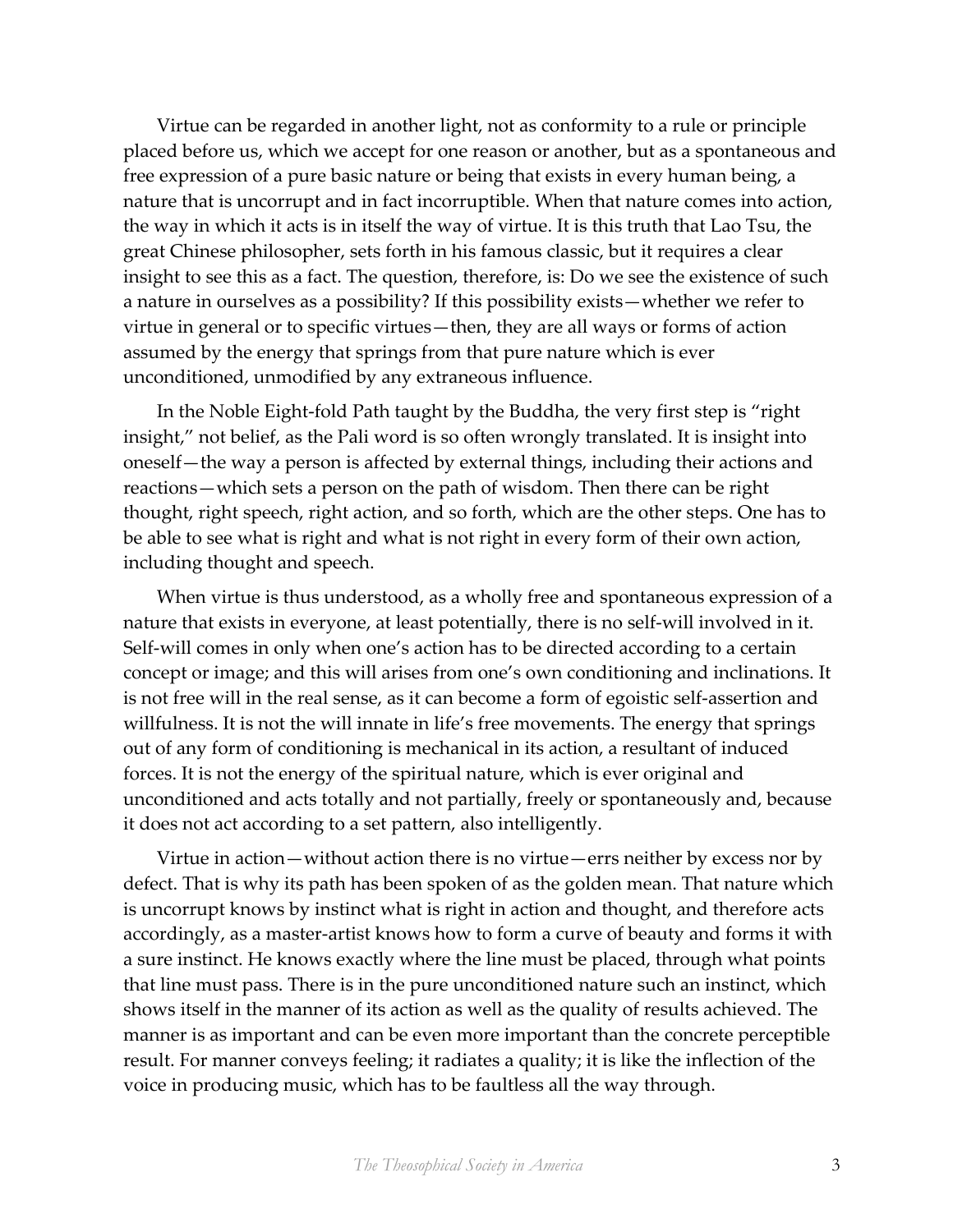The energy of the unconditioned nature acts freely and, in doing so, creates a pattern or form, which is always a kind of harmony. There can be innumerable such forms. It does not act according to a set pattern—there will be no freedom in such action—but its free action assumes such a form, because the form expresses the quality of harmony that is innate in that nature, which ever acts as a whole, never losing its unity. All such forms arising from the same base, that is, from that unified nature, must also be in harmony with one another, just as all laws of nature agree with one another. In other words, there can be a synthesis of all virtues which is virtue in a general or comprehensive sense, representing the total harmony of that nature as a whole.

The form that comes into existence changes from moment to moment because the action, which creates the form, arises from a basis of sensitivity and life. There can be such spontaneous action because, when the ground is clear, when there is a quality of purity or innocence in that soil, the Divine seed that is present everywhere in nature it is really a concentration of energies—flowers of its own accord. What is divine is beautiful, and its energies always act in concert and create a form of beauty. A wellknown ancient Indian hymn speaks of "the One Seed" which flowers into many different forms. It is so virile, so full of potentiality that the energies burst into action of their own accord when the way is open for them to do so. All virtues arising from the same pure soil of an uncorrupt nature constitute in their totality a form of perfection. It is this truth which is conveyed in the legend of the Christ being born out of Virgin Mary, the Christ being the personification of divine grace and beauty as well as wisdom, and Mary typifying that immaculate nature out of which that perfection arises spontaneously.

When there is an instinct of beauty, all that one does following that instinct will be beautiful. In the same way there can be an instinct of virtue or rightness, and when it comes into action all that one does, thinks, and feels will be right and beautiful.

When the harmony that is innate and latent in the unconditioned or spiritual nature is manifested in a form of beauty, we may call it the beauty of the soul, and it is more beautiful than any exoteric beauty. It has been said that all arts aspire toward music. They are an approximation to the form assumed by perfect music. All works of painting, sculpture, and architecture have to be creations in a medium less plastic than sound, and music excels because in it there is change and movement from one moment to the next. The nature that we are discussing also changes from moment to moment and it is subtler than anything that can be conceived by our minds. It is such a nature of sensitivity and harmony—free from every element that can impede or distort its action, lending itself to the subtlest modifications and inflections—that constitutes the true individuality or soul of man. All the beauty that we see around us, in things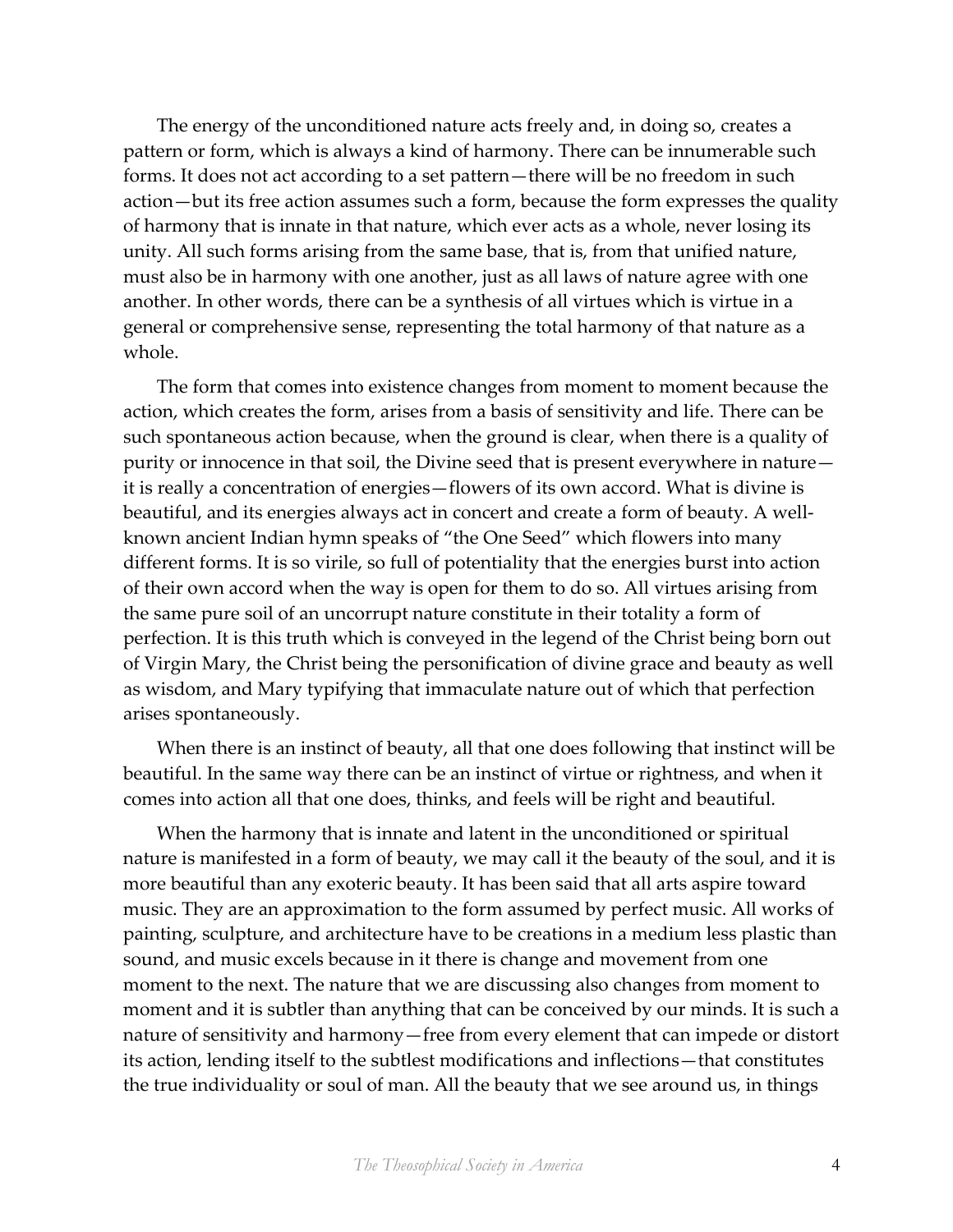external to us, are but fragments reflecting the beauty that is within. That inner beauty, as it comes into manifestation, translates itself into life and action, ever- changing but always presenting an aspect of that harmony which is its basis.

A fundamental distinction in virtues would be between those which may be called basic or spiritual, expressing the essential nature of the soul, the quality present in it such virtues as humility, innocence, purity, and love—and others which follow as corollaries or secondary effects and commend themselves to reason as necessary and practical. Examples of the latter would be freedom from laziness, perseverance, discretion, and so forth. By themselves these are insufficient. Perseverance is good and necessary, but one may persevere in being wrong-headed. One may not be lazy but energetic, but he or she may be doing more harm than good by their energy. There has to be a realization of what laziness implies and does to oneself and others. When there is that realization one will cease to be lazy, entrenched, static, and dull.

When an artist creates a beautiful form, it always expresses a certain quality which seems to pervade that form; it evokes in the beholder a feeling which has that same quality. Every beautiful form of behavior expresses a quality found in the nature of the soul. But a form copied from a model cannot have the beauty or grace possessed by a form that comes into existence out of an inner realization or feeling, as an immediate creation. The nature of the soul has a timeless beauty, which is not of this earth. All virtues are manifestations of that beauty. In their totality they constitute the form, we might say, the flower of the soul.

That beauty manifests itself when one is truly selfless. It is not easy to extirpate the self. For even when it is not present as an active entity thrusting its presence, it can pervade one's nature subconsciously and operate in an indirect manner. But when all that the word "self" connotes—ambition, aggrandizement, lust, deception, and so forth—disappears, then like a clear sky the nature of the soul comes into the picture with its beautiful qualities. If even one of these qualities is realized in perfection, all the others will follow. For they all arise from one and the same state of being, which is ever undivided, and each involves the others. It is possible to say that humility is the mother of all virtues, or that love, in its most beautiful sense, is the fundamental virtue, or that there has to be a quality of innocence or purity in oneself as a primary basis. But it is not necessary to cultivate these—in fact they cannot be cultivated at all—one after the other; one can realize that state of being in which all these and other virtues are simultaneously present.

Because it is a question of realizing for oneself, virtue is something which in its true quality cannot be taught. One can learn by observation or from the words of another the ways or forms in which a particular virtue manifests itself. But mere form, though it may be suggestive to an intuitive person, cannot create the spirit or feeling of